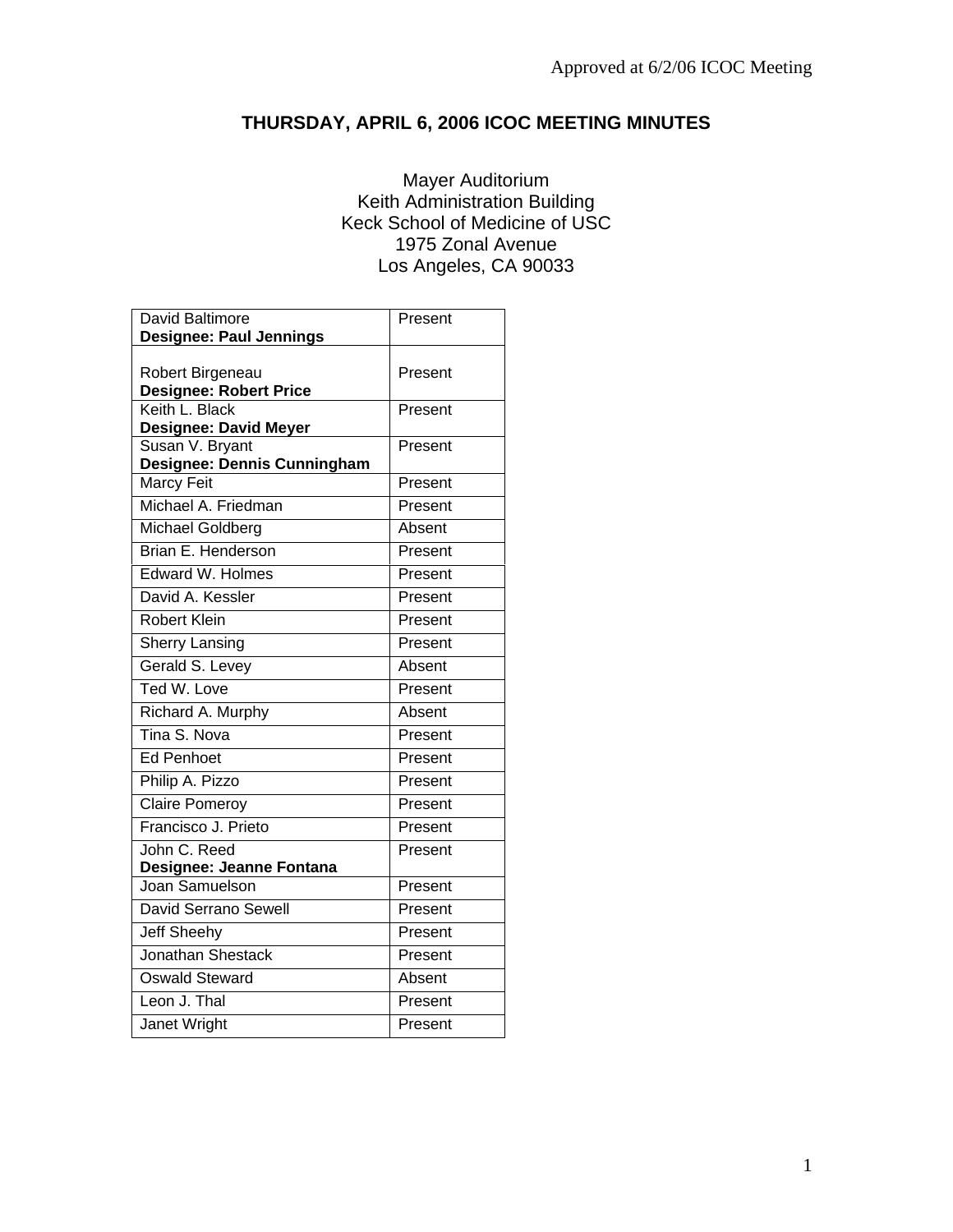# **CONSENT ITEMS**

# **Agenda Item # 5: Approval of minutes from February 10, 2006 ICOC Meeting:**

#### http://www.cirm.ca.gov/meetings/pdf/2006/04/040606\_item\_5.pdf

### **Motion:**

- Dr. Friedman moved approval of the minutes with one correction from Dr. Love regarding attendance at the February 10 meeting.
- Dr. Wright seconded.

#### **Vote:**

- All in favor; no opposition.
- Motion carried; minutes approved.

# **REGULAR ITEMS**

# **Agenda Item # 6: Chairman's Report**

Chairman Klein thanked the CIRM staff for its efforts in December and January with regard to the litigation and the work it required in terms of document retrieval and production, scheduling of depositions, processing of deposition transcripts and scheduling potential trial appearances. He also thanked the ICOC members for their time and efforts toward quick turnaround on scheduling and completing depositions and making themselves available for potential trial testimony. Through everyone's efforts, we managed to complete the trial effectively and have it last only 3 days.

Chairman Klein then provided an update on the State Finance Committee's approval of the BAN program.

**Chairman Klein:** The State Finance Committee of the California Institute of Regenerative Medicine had its meeting this week and approved the Bond Anticipation Note program. It was recognized that they would incrementally close the bond anticipation notes with the first 14 million going to fund the fellowship program. And with 31 million of other commitments in progress, we are well on our way to our \$50 million goal. We have a process that after we identify these commitments, they must, of course, be vetted by the foundation boards representing the founder that is generally making the commitment, the foundation's attorneys, the Orrick, Herrington, the counsel to the treasurer's office, the treasurer's staff, all having to approve these commitments.

So it is a good process, but a process where we have pledged transparency on the first 14 million that are approved for initial funding. All of the names of the foundations have been published and were published at the time of the State Finance Committee hearing, and we've committed that on the balance of 50 million, in real time as those bonds are prepared for their final approval and funding, we will, in fact, post those names for the public.

It is important to recognize that these Bond Anticipation Note purchasers are real historic champions of chronic disease research and research into chronic injury in the state of California, and that they show that the state is united in this effort for the commitment stretched from San Diego to San Francisco and north.

The first \$14 million in commitments come from the following great foundations that champion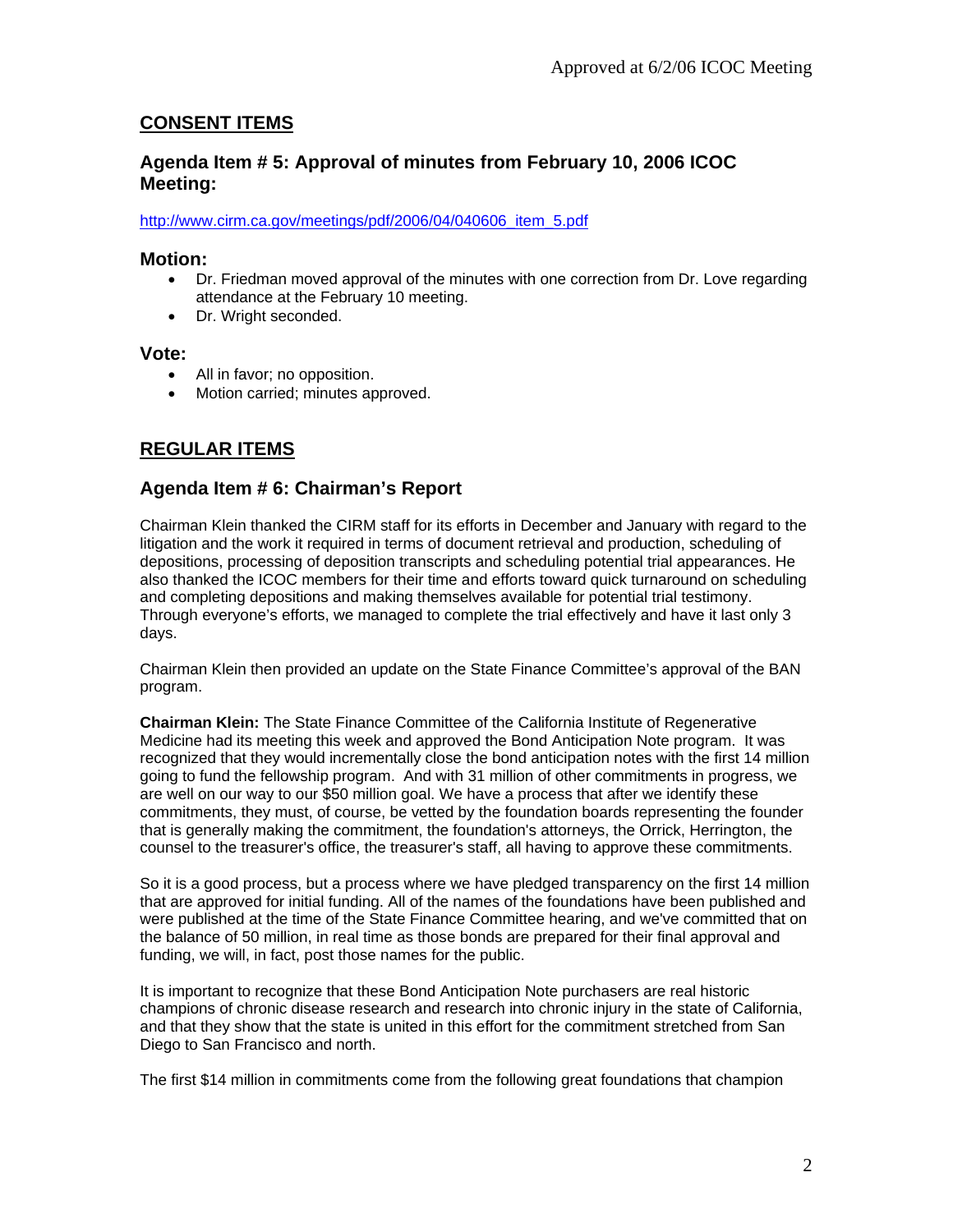disease research in the state and research for chronic injury. The William Bowes foundation from the bay area, the Irwin Jacobs family trust from san Diego. You might remember Irwin Jacobs founded Qualcomm, a tremendous company that demonstrates the leadership of California in high tech by the family dedicated to the future of chronic disease research in California. The Moores foundation, John Moores, who owns the Padres, again someone from high tech making a commitment to biomedical research. The Moores Cancer Center at UC San Diego is well known The Eli Broad foundation from Los Angeles, The Beneficus Foundation, which is John and Ann Doerr from northern California, and the Blum family partners, Richard Blum and his wife, U.S. Senator Dianne Feinstein, making up the balance of those commitments. Clearly a group with known credentials, committed to public policy, committed to research to mitigate the future suffering from human diseases across a broad spectrum. These are people that hopefully as individuals we can all take as models for their commitment, for their personal sacrifice for the benefit of the public, and for their vision of what the California Institute for Regenerative Medicine can do for the people of California, the nation, and the world.

In closing, Chairman Klein highlighted the plan for holding at least four public ICOC meetings completely focused on the Scientific Strategic Plan, as Dr. Hall would lay out in detail later in the meeting.

# **Agenda Item #7: President's Report**

President Hall introduced new staff member Dr. Patricia Olson, coming on board as Scientific Program Officer and Acting Grants Management Officer.

Dr. Hall then provided an update on the separate fundraising effort being carried out to fund CIRM scientific activities. These funds are being sought in the form of gifts to the CIRM. Funds raised so far, to be presented to the ICOC later in the meeting, will be used in part for the scientific meeting regarding Assessment of Medical Risk for Egg Donors, to be held sometime in the fall of 2006. More of the funds gifted to the CIRM will be used for the CIRM/UK meeting being planned, to have 16 California and 16 United Kingdom stem cell scientists meet and discuss Stem Cell Self-Renewal and Differentiation.

Following those updates, Dr. Hall walked the ICOC through the plan for development of the Scientific Strategic Plan.

**Dr. Hall:** We have had an initial planning meeting with Price Waterhouse Coopers. We will come later in the session to request for authorization to go ahead with the contract with them. As you remember, our information gathering will occur in two ways. First of all -- or three ways actually. We start with the scientific conference. Secondly, we will interview a number of people, something on the order of 60 to 75. We have made an initial selection of some names. We are seeking other names. We will undoubtedly have more candidates for interview than we have the capacity to do. But if any of you have suggestions for people you think we should talk to, nationally prominent scientists, scientific administrators, patient advocates, any philanthropic organizations, anybody you think could make an important contribution to this, please let us know, and we want to cover as wide a group as possible with this.

So we also will, then, in addition to the interviews, have a series of meetings. And I want to just walk through those with you. The first of the meetings that Bob described, we will take some part of the next four ICOC meetings to ask the ICOC to participate formally in the plan, first of all, by defining our mission statement and long-term objectives, second by drawing up the principles or values of the plan. And here I don't mean of the process, but of the plan itself. That is, what are we trying to do? What are the general guidelines that should guide us as we go through this?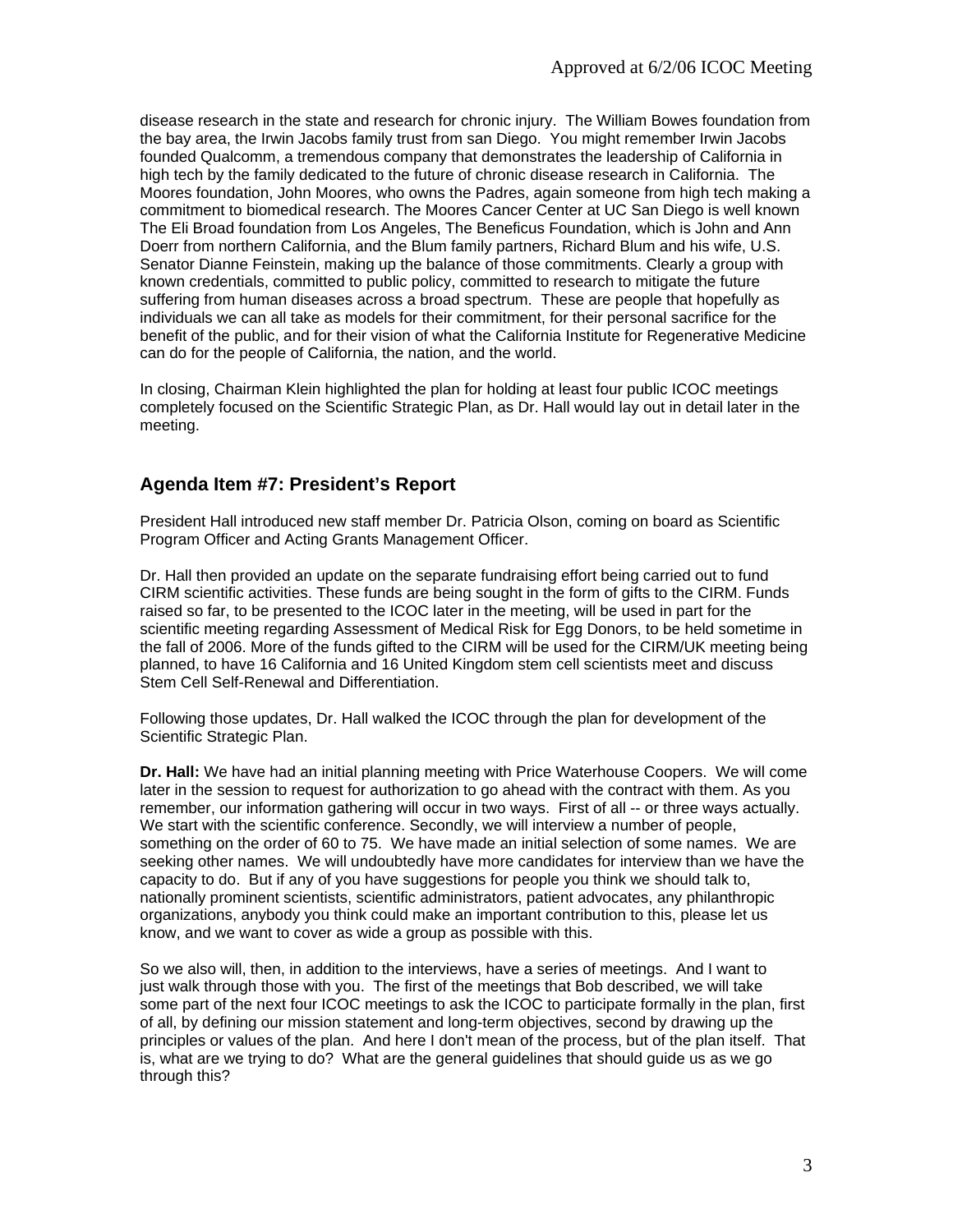We hope by October to have a plan draft, and it is our job to produce that draft for you by then. And then on your instructions and your comments and your suggestions, we will go back and revise that draft and, we hope, bring it to you in December for final adoption.

So let me, then, talk about a different kind of meeting that we will be having. We plan two scientific -- currently plan two scientific meetings for ICOC members and the public. We will model these after the very successful Intellectual Property Task Force Meetings that Ed Penhoet and Mary Maxon have been holding in that we will have speakers, we will have discussion. It will be open -- all ICOC members will be invited, the public will be invited. We'd like to also invite the grants working group members to one of these meetings, and we hope that the chair and vice chair of that working group can meet perhaps one evening with that group and take advantage of their participation as well. As has been said, they are an important group and have much to contribute to our plan.

We also would like to have at least one public hearing at which we simply, without a program, invite anybody in the public who wishes to meet and comment on what we're doing and offer suggestions to have that opportunity. In, then, both of these cases we will, again, try to structure the discussion around a series of specific questions that we think will be important as we go forward with the plan.

I hope we can disperse those geographically. Ideally we would have one of those meetings in San Francisco; that is, of the scientific meetings for ICOC members and the public hearing meeting, one in San Francisco, one in LA, and one in San Diego. So we'll have an opportunity for people across the state to participate. We anticipate, as we go forward, that is, as a result of the interviews and the meetings, that we will realize there are issues in which we need to focus down, get in some experts and hear what they have to say about a particular topic. And we may have new ideas come up that we haven't thought about. We certainly hope so. And so our plans for doing this, as I say, will be sort of flexible and staged as we go forward so that after we get our first information, we can go ahead with the rest of it.

So let me just quickly mention the schedule, a timetable. We expect to do our interviews between April and June. On the basis of what we learn, we may wish to go out and have some more interviews. And we hope to have all that information gathering process, meetings, and follow-up interviews completed by August. We will spend August and September drafting the plan, and we hope to present it to you, that draft, in October at the ICOC meeting.

To view Dr. Hall's presentation, see this URL:

http://www.cirm.ca.gov/meetings/pdf/2006/04/040606\_item\_7.pdf

# **Agenda Item # 8: Consideration of Strategic Plan focused ICOC meetings to take place as follows:**

- **On June 1st or at the June 2nd ICOC meeting, to consider Mission and Objectives of the Strategic Plan;**
- **On August 1st or at the August 2nd ICOC meeting, to examine Strategic Plan Values;**
- **On October 11th or at the October 12th ICOC meeting, to begin ICOC review of draft Strategic Plan presented by the CIRM President;**
- **On December 6th or at the December 7th ICOC meeting, for Strategic Plan review and/or possible final approval.**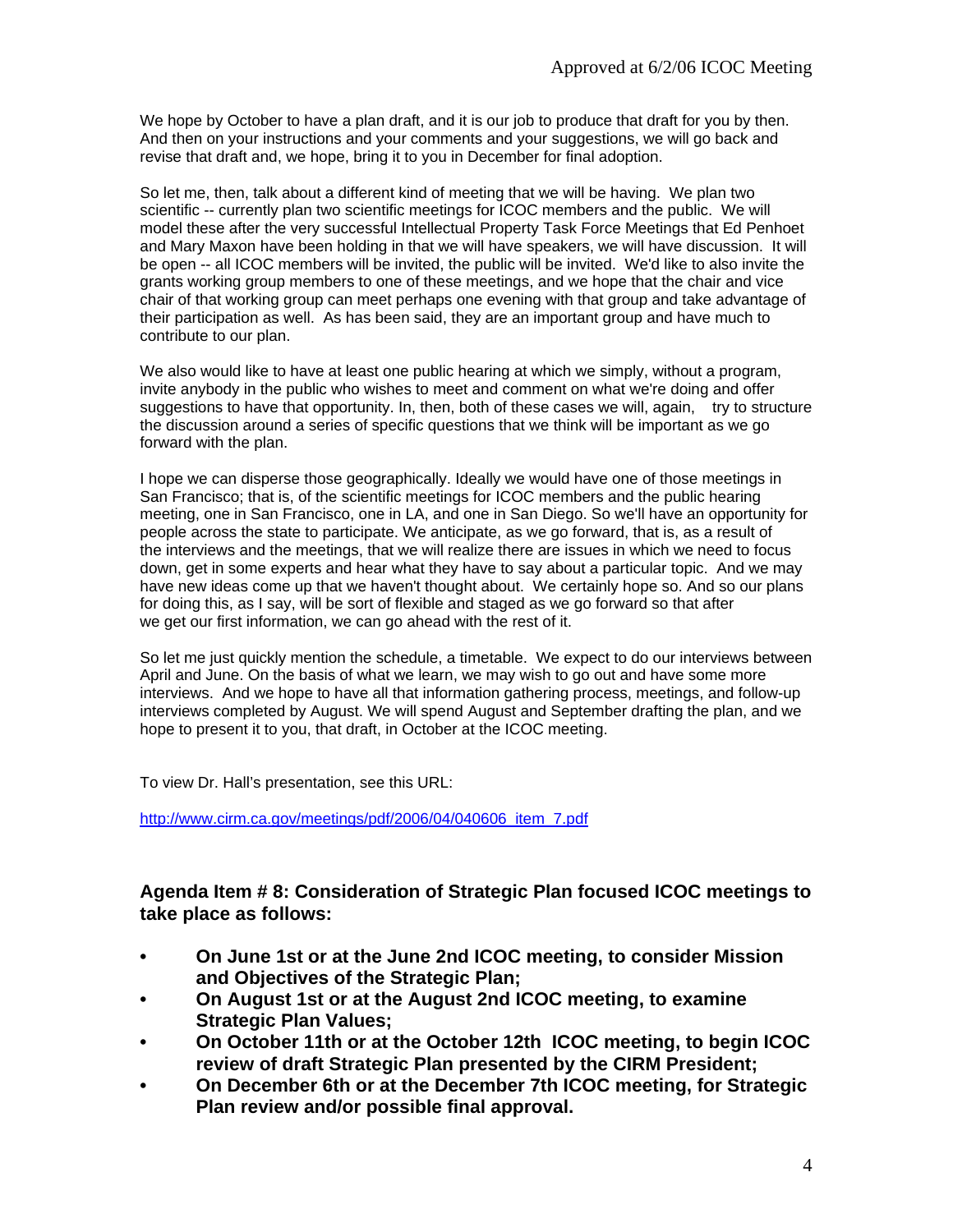**• In each case, this subject matter will be discussed either the night before or during the already scheduled ICOC meeting, subject to ICOC final scheduling approvals.**

**Chairman Klein:** This item number 8 is to affirm to the public that we have a commitment to the public process, to transparency, to the public hearings of the board so that the public understands that we are honoring our obligation in the initiative for the ICOC board to develop the strategic plan in a public process as promised. Certainly in the selection of the board members by the four constitutional officers that made the appointments, the criteria were honored to give us a spectrum of board members who represent research institutions, research hospitals, research institutes, fields of patient advocacy, and experience in development of biotech-based therapies. So the public has the confidence that when 29 members with these credentials meet publicly to bring together their experience, their knowledge, and their wisdom, that we have a vetting process in the public that should lead to an extremely sound validation of the tremendous work and leadership brought to us in the draft plan and the questions from the President's office.

It's intended so that the public can understand that in the August 1st meeting, in terms of strategic plan values, it's the intention of the President's office and staff to bring to this board

There are four key benchmark dates here. And the question presented here on the strategic plan, agenda item 8, is just approving and confirming for the public this involvement to honor our obligation under the initiative.

# **Motion:**

- Dr. Henderson moved approval of this item.
- Dr. Pizzo seconded.

### **Vote:**

- All in favor; no opposition.
- Motion carried; minutes approved.

# **Agenda Item #9: Consideration of acceptance of monetary and stock gifts to CIRM. (Specific gifts)**

Amy Lewis from the Chairman's staff walked the ICOC through the gifts made to the CIRM and being presented to the ICOC for approval.

**Ms. Lewis:** As Zach mentioned in his president's report, he and Ed Penhoet are leading an effort to raise gifts to support the scientific activities of the institute. Bob Klein has also joined in this effort, and together they have secured several gifts to the CIRM. I'll let James go ahead and read the section number after we list the gifts here that allows the ICOC to accept these gifts. So we would to ask to you consider the following gifts that are listed there for approval.

The first is from Ed Penhoet, President of the Gordon and Betty Moore foundation, a gift of \$50,000 to support CIRM scientific activities. The second is a gift from Richard K. Robbins, President of Wareham Properties, of \$50,000 to support CIRM scientific activities. It's important to note that this is the second contribution Mr. Robbins has made to the CIRM. Wareham Properties, his company, provided CIRM's first home in Emeryville for our first nine months in existence. As you all know, the office space was provided rent free to the CIRM. And finally, E.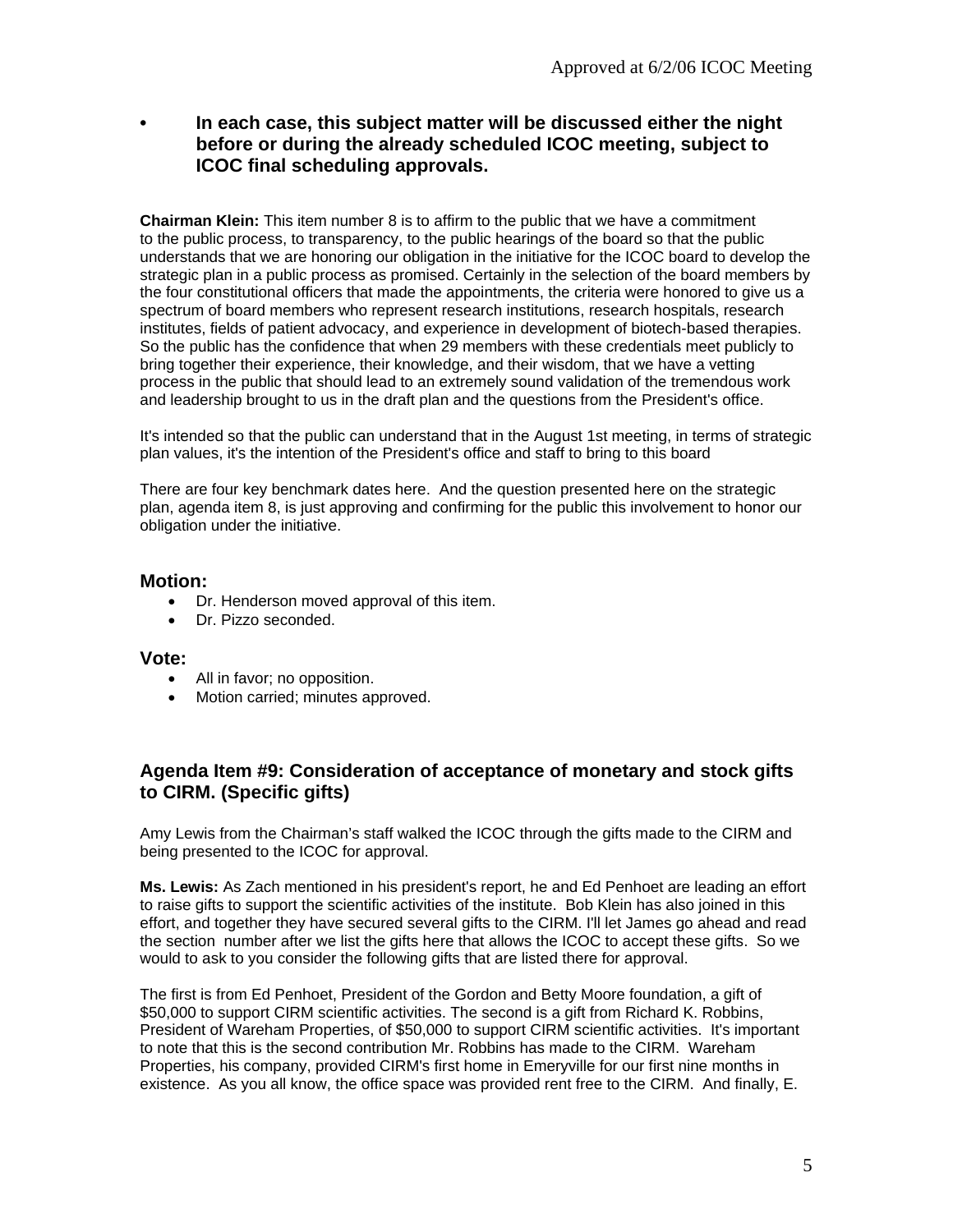Hugh Taylor of Atherton, California, a gift of \$50,000 to support CIRM's scientific activities. We'll discuss the fourth gift separately.

**Mr. Harrison:** As Bob noted, Proposition 71 authorizes you as a board expressly to accept gifts of real and personal property. So acceptance of these gifts is within your authority.

**Ms. Lewis:** So we'd like to ask you, Bob, if you would call a vote on these first three gifts.

### **Motion:**

- Dr. Wright moved approval of these three gifts.
- Dr. Thal seconded.

#### **Vote:**

- All in favor; no opposition.
- Motion carried; gifts approved.
- Dr. Penhoet recused himself from this vote.

**Ms. Lewis:** For the final gift up for approval today, I'm pleased to announce a gift to the CIRM from the Richard & Rhoda Goldman Foundation, a supporting foundation of the Jewish Community Federation of San Francisco, the Peninsula, Marin, and Sonoma counties. CIRM is extremely fortunate to have the Goldman foundation's commitment to support the scientific activities of the institute with a gift in the amount of \$350,000.

We'd like to take this opportunity to thank the board of the Goldman Foundation, and in particular its president, Mr. Goldman, for their extraordinary support and ask that you, the ICOC, please consider accepting this generous gift subject to executive committee approval of the final documentation as being consistent with CIRM policies and legal counsel's approval of that documentation. This gift's documentation hasn't quite been completed yet, as Bob will note.

### **Motion:**

- Dr. Penhoet moved approval of the gift from the Richard & Rhoda Goldman Foundation.
- Dr. Prieto seconded.

### **Vote:**

- All in favor; no opposition.
- Motion carried; gift approved.

**Agenda Item # 10: Consideration of report from Governance Subcommittee, including but not limited to:** 

- **ICOC bylaws;**
- **CIRM compensation plan;**
- **CIRM policy on accepting gifts of real and personal property and opportunity to name CIRM programs or facilities after donors.**
- **Contract and interagency agreement update including but not limited to strategic plan consulting contract.**

**ICOC Bylaws:**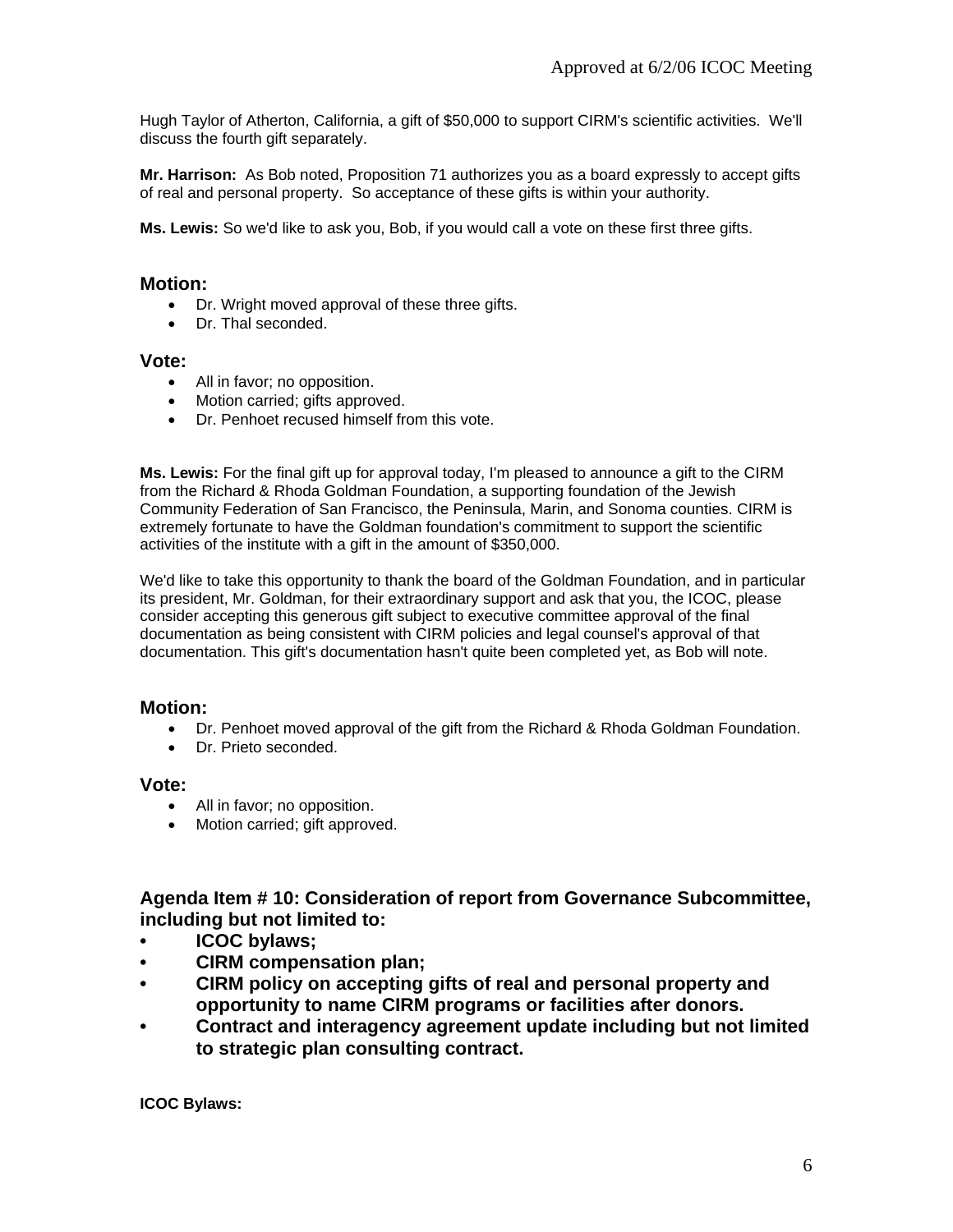Sherry Lansing introduced, and then James Harrison provided details on the ICOC bylaws, approved by the Governance Subcommittee and now in front of the ICOC for its approval. Both Ms. Lansing and Mr. Harrison thanked Dan Bedford for his work in drafting the bylaws and carrying out the various changes made based on direction coming out of the previous few Governance Subcommittee meetings.

**Mr. Harrison:** These bylaws set forth the authority, functions, and composition of the Independent Citizen's Oversight Committee based on the language in Proposition 71 and the manner in which you, as a board, will conduct your business. As Sherry mentioned, the Governance Subcommittee met to consider these bylaws and recommended approval of the bylaws with several changes, which, in fact, extended the length of the bylaws somewhat significantly. Just to allay any concerns you have, though, all of those additions either involve taking language from Proposition 71 word for word, as was the case in describing, for example, the ICOC's power to meet in closed session, to make clear to the public and to you as a board that you do have the authority to meet in closed session to discuss a variety of different matters, including confidential prepublication scientific data, as well as trade secret or other proprietary information.

Secondly, the bylaws now include a detailed description of the function of the working groups that comes directly from Proposition 71. And finally, we have added a policy that you adopted at a prior ICOC meeting to describe the manner in which non-ICOC members of the working groups may be removed. So that explains the change for those of you who are on the Governance Subcommittee who saw a prior draft and the draft that you have in front of you today.

Let me mention just a couple of changes that we'd like to make even to the draft that you have before you today, couple of very technical changes. There's a typographical error at page 3 in article iv. The section numbering is off. What appears as section 6 at the top of the page should be section 5, and the numbers that follow have also been renumbered accordingly. At page 4 of 16 in article v, section 2, we've added a cite to one of your favorite acts, the Bagley-Keene Open Meeting Act, in case anyone wants to refer to it quickly. And then finally, with respect to the removal of members of the working group, which is in article vii, section 5, we have modified that to make clear that this removal policy applies to non-ICOC members of the working groups to reflect the original intent of the policy.

I'd like also to point out to you just two other features of the bylaws. In article iv, section 5, we have added a provision that makes clear that ICOC members are expected to abide by the conflict of interest policy that the board adopted several months ago. And that policy is, in fact, attached as exhibit B to the bylaws. And finally, I wanted to point out to you that in article v, section 4, we have included a provision consistent with your direction that requires the ICOC to provide notice to the Speaker of the Assembly and the President Pro Tem of the Senate ten days prior to any meeting at which the ICOC intends to consider changes to the policy enhancements that you adopted at your July and August meetings.

So with that explanation and with those changes, we'd ask for your approval of the bylaws.

### **Motion:**

- Chairman Klein approval of the ICOC Bylaws.
- Dr. Friedman seconded.

#### **Vote:**

- All in favor; no opposition.
- Motion carried; ICOC Bylaws approved.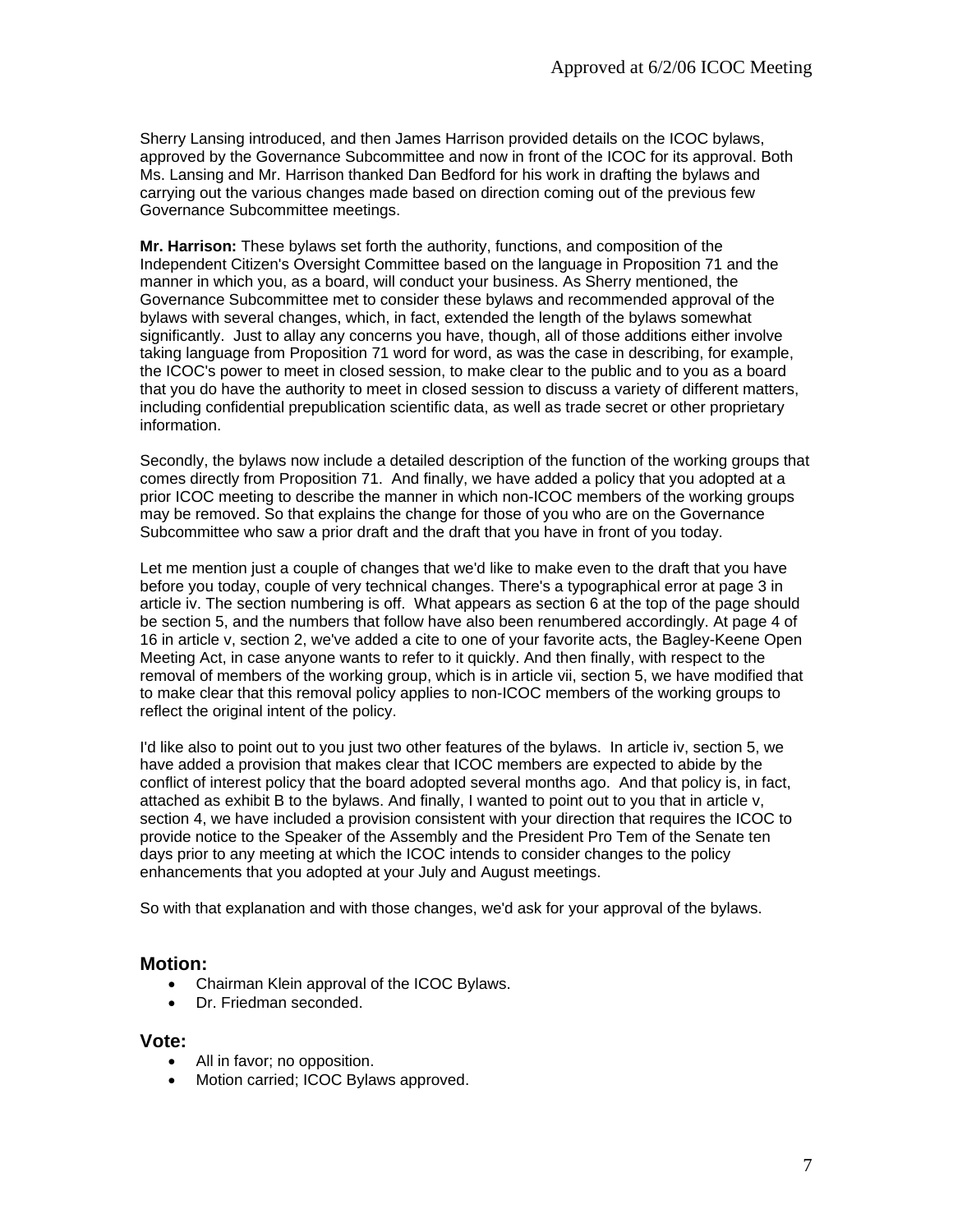To view the Bylaws as approved, see this URL: http://www.cirm.ca.gov/meetings/pdf/2006/04/040606\_item\_10a.pdf

#### **CIRM Compensation Plan:**

The CIRM Compensation Plan was not discussed at this ICOC meeting as the Governance Subcommittee asked CIRM staff to conduct more research on some specific items and bring back a revised plan at the next Governance Subcommittee meeting, for potential recommendation to the ICOC at its meeting in June.

#### **CIRM policy on accepting gifts of real and personal property and opportunity to name CIRM programs or facilities after donors:**

**Mr. Barnes:** Earlier you heard about the Proposition 71 provision that authorizes the ICOC to accept real and personal property. And so what we have been working on here is an ongoing policy and procedure to actually implement this so that we don't have to come every single time with every single gift and deal with it incrementally. The material that I've given you in your binder is divided into three parts. There's a background narrative and a recommendation. There is a proposed policy and procedure related to that recommendation. And then there's a proposed commitment letter format that would be used to implement the recommendations. The background material, which begins on the first page, traces the history of the ICOC's efforts to implement this provision, which includes the acceptance of the \$5 million from the Dolby Foundation.

To develop a proposed policy, we researched the gift and naming policies and procedures under three groups of state agencies. One was the University of California system, one was the California State University system, and the other was all other state agencies. Generally, regardless of which system you are looking at, there was some commonality in elements in their policy and procedures. Generally each of the policies is written down, approved by a governing body, and include four elements. One is a statement of goals for both the receipt of real and personal property and for naming. We've linked naming into this because there has been some discussion about naming in the past.

There's always a delegation from the highest authority to a lower level for authorization to accept certain real or personal property and/or to make naming decisions. There's a preference for gifts that do not require either additional expenditure or significant delay in making the gift convertible to cash and available for use. And specifically real estate is one of those that are subject to a number of reviews. And then usually with regard to naming there's a strict limit on naming that's not linked to a gift. So our recommendation is the policy and procedure that is listed as attachment 1 begins on page 4.

To take you through some of the highlights of this, I should say that what we did in developing this is that we sort of focused on the UC and CSU systems as being the model from which we developed this process. In addition, we also tried to build upon any actions that the ICOC had already taken as sort of guidance to us about what you would like in an ICOC gift policy.

So with regard to the policy, and you will find, those of you with the UC system and CSU system, we have sort of cobbled together a policy based upon much of the policy statements that are in those agencies, that essentially the ICOC has a policy to accept additional revenue and real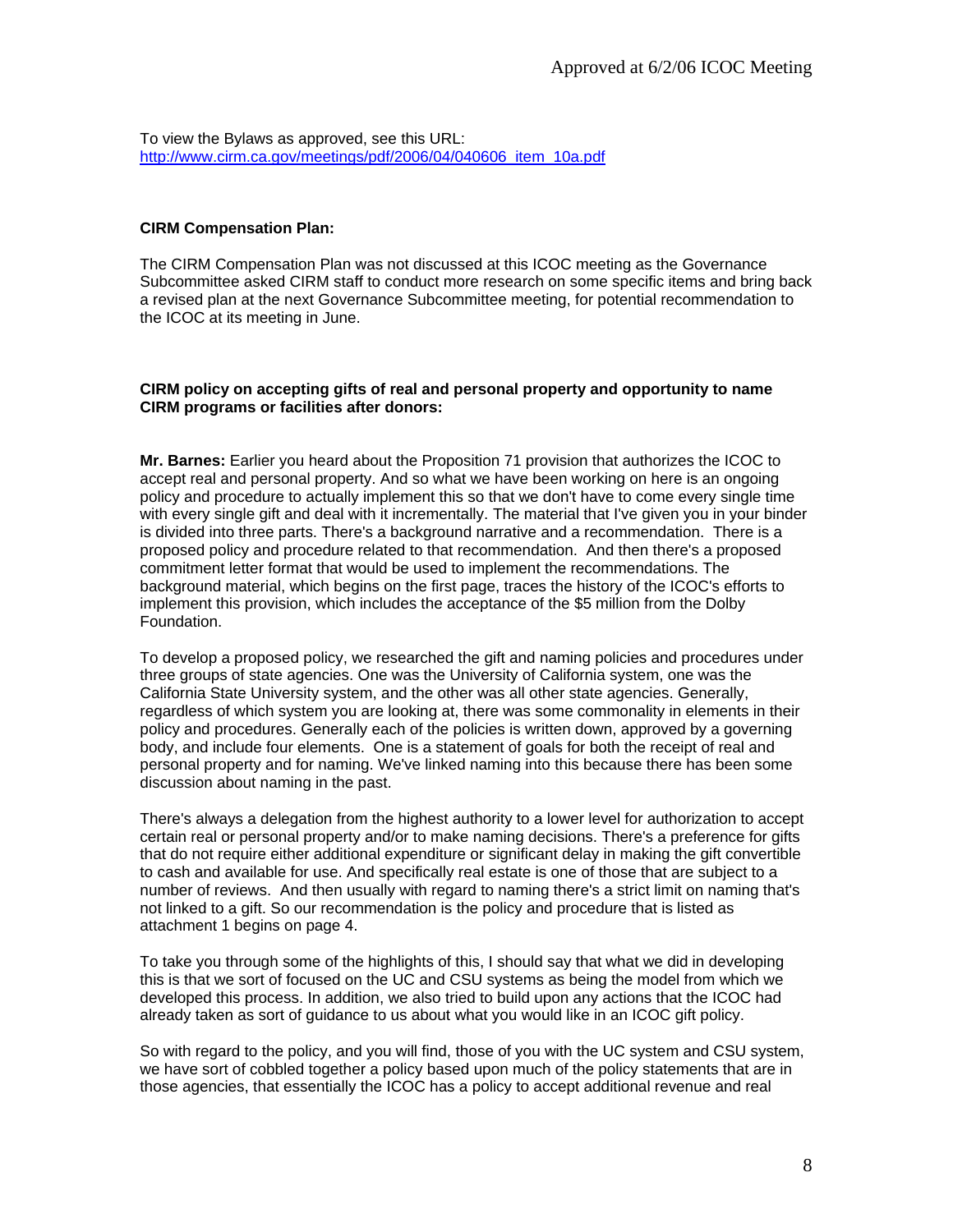estate as authorized under the Proposition 71 to support the operations of CIRM and further the goals of Proposition 71.

In addition, it's the policy to encourage the offer of additional revenue and real property through naming. Naming can be given to both real objects -- and keep in mind we don't have a lot of real objects. we have only our space, but there is the possibility of naming like conference rooms and things like that -- and inanimate objects, and there has been some discussion about naming programs. So that would be the policy.

We also outlined a number of limits that we think are appropriate. First off, no naming would be considered without a gift of substantial value to CIRM and its programs. Now, I should say that we sort of struggled with this concept of substantial value. And, in fact, the committee asked us to go back and present to them at the next meeting a definition of what substantial value might mean. And to a certain extent, substantial value has certain timing issues. Right now a contribution of \$10 million might be substantial given the fact that we have no access to our bond money at this point in time, but \$10 million after the bonds start coming in might not be substantial. So that's why we left it sort of open at this point, but we are coming back to define this and present a recommendation for definition at the next meeting.

The second limit is that a gift that requires an initial or ongoing expenditure that will likely exceed or equal the value of the gift will not be considered. In other words, we don't want to accept something that we're going to put out more money than it's worth to dealing with it.

In addition, our usual limit, that no gift will be accepted from an institution, entity, or individual that has applied for CIRM funding or that intends to apply for CIRM funding. Now, we have put a little caveat on this because, in effect, there are times when we hold meetings like this where we get rooms from agencies that might be a grantee at some point in time at either reduced or no cost. So those are gifts, and we want to make sure that we recognize them, but we don't feel that these are gifts that would not be accepted under this policy. So this is an exemption from that particular limit for those limited types of things. In addition, no gift will be accepted from a biotechnology company that devotes 5 percent or more of its annual budget to stem cell research. And this particular thing is a lift out of the conflict of interest policy for all CIRM staff with regard to divestment. So we felt that was an appropriate thing to put in here as well. So those would be the limits.

With regard to the procedure and the decision-making authority, first off, our recommendation is that all naming decisions remain with the ICOC. In addition, all gifts of real property should be accepted by the ICOC under this policy. With regard to personal property, which would be cash, stock, any kind of personal property that we might receive, what we're proposing is that anything with a value of up to five million would be approved by the unanimous agreement of an executive committee. The executive committee would consist of the Chair, Vice Chair, and the President of CIRM. They would have to make sure that the gift complied with both the policy and the limits that are listed above.

There could be an instance where one or more members of the executive committee is absent or unable to vote or has to recuse him or herself, so that essentially what we're saying is that if we can't get unanimous agreement by this three-member group, that the gift would come to the ICOC regardless of the value. Generally there are some exceptions to this that is outlined in 2 and 3. We're talking here about direct reimbursement by third parties for costs of general operation or grant management administrative actions that can be accepted by the president. Examples of this would be things like if we have a conference and somebody wants to sponsor a certain segment of the conference and pay for something directly. That would be the kind of thing that would be accepted by the president as opposed to having to go to the executive committee. And with regard to the free or reduced facilities that we talked about before, this could be accepted by either the president or the chair. And then also gifts of what we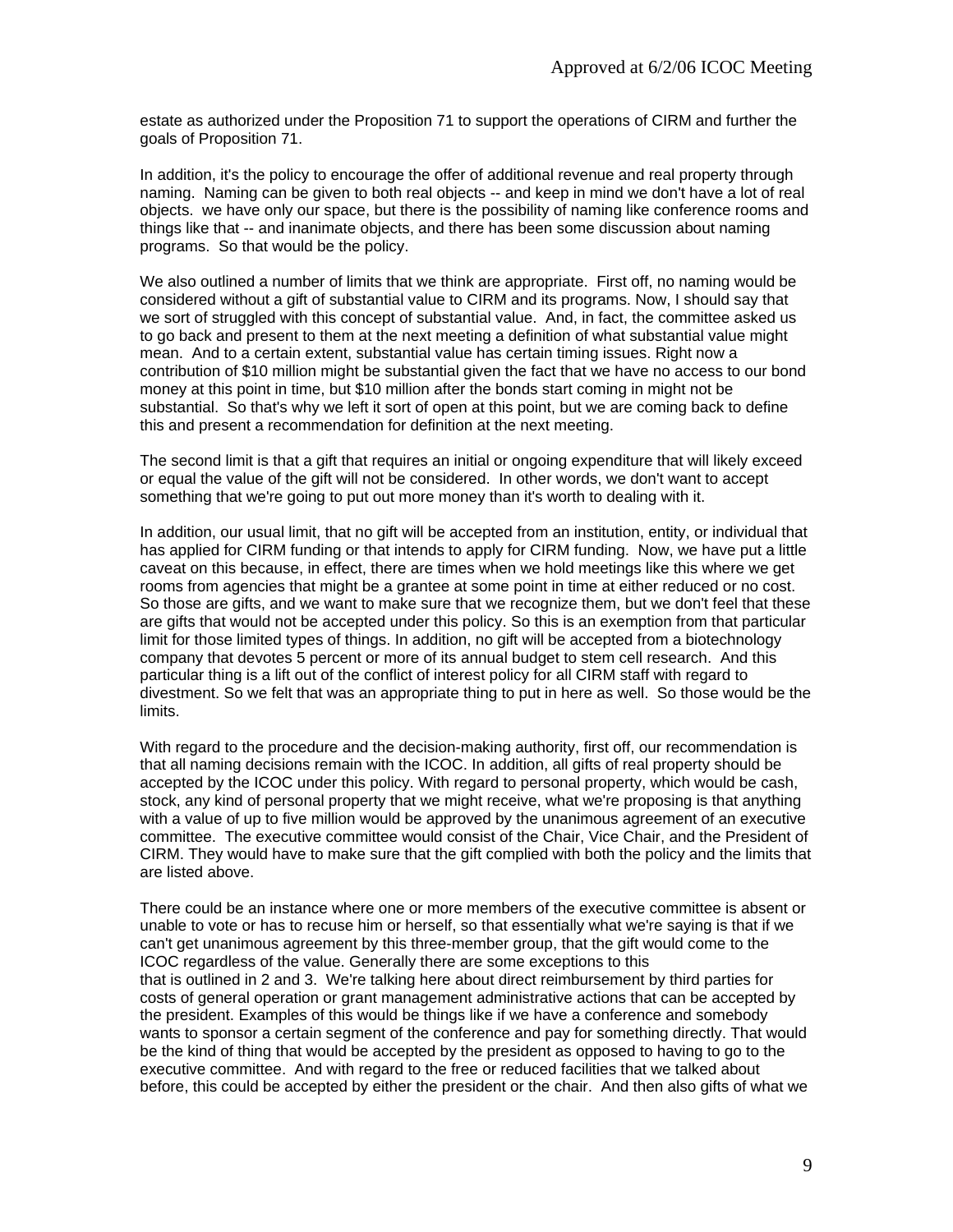determined to be a de minimis amount, 5,000 or less, may be accepted by the president, again, without the approval of the executive committee or the ICOC.

We actually have received inquiries from people saying that they'd like to give us \$50 or a hundred dollars or things like that. So there are people out there that want to make those kinds of gifts to us. Again, a lot of this is lifted from the UC material that has to be presented and the CSU material that's presented to the regents and things like that. Name and biographical data regarding the individual organization, a description of the gift, list of conditions. This is very important. Is the money limited in its use? We want to make sure that you fully understand what that is. One of the conditions is naming. We need to include a description of what's to be named and how long that name would continue. If the gift is real property, we'd include an evaluation by the department of general services because they're the ones that have to manage real property. Gift of stock or other investments, include a description of how we would liquidate those and a description of how the gift will be used. Once the ICOC approves the gift, then basically the president will be authorized to initiate the action to accept the gift and implement the conditions.

Gifts that don't require the ICOC approval are covered in the second part of this at the bottom of page 5. And like the contracts reports that we give you each month, we bring to you recommendations that you have to approve, but we also give you information about the ones that we have or actually the executive committee has approved. And so that would be included in our report to you each month. And it basically contains some of the same information that's included in the ones that are presented to you for decision.

Obviously naming won't be a part of the condition, so that's not in here. Gifts of a de minimis amount, what we're proposing is we just give you a total rather than go into all the details with regard to that.

Implementing a decision, essentially a commitment letter will be developed and signed by the donor and the president. We've given a sample format. This is based on the commitment letter that was actually used for the Dolby Foundation. So it's bare bones in terms of the things that we would like to see in it, but it would be expanded to include things like limitations and that kind of stuff. Once a commitment letter is signed, basically we'll receive the gift, deposit any funds into a state account as quickly as we can. We would liquidate noncash items. With regard to stock, we're working out an arrangement now with the foundation where we can have them actually receive the stock, liquidate it, and provide us with the cash very quickly. Then we would establish a file for each gift, including records that support compliance with all the terms, and information on actions taken to implement any naming decisions.

#### **Discussion and vote:**

Following board discussion and public comment, the board agreed to vote on this policy as an interim policy. This is so we have one in place for acceptance of gifts already offered to the CIRM, but also have an opportunity to make changes based on board and public input and bring the policy back to the Governance Subcommittee and then the ICOC at each entity's next meeting.

### **Motion:**

- Dr. Love moved for approval of the Gift Policy presented as an interim policy, with the amendment from Chairman Klein that there be a \$3 million limit.
- Chairman Klein seconded.

#### **Vote:**

- All in favor: no opposition.
- Motion carried; Interim Gift Policy approved with the plan to revise it and bring it back to the Governance Subcommittee and then the ICOC at each entity's next meeting.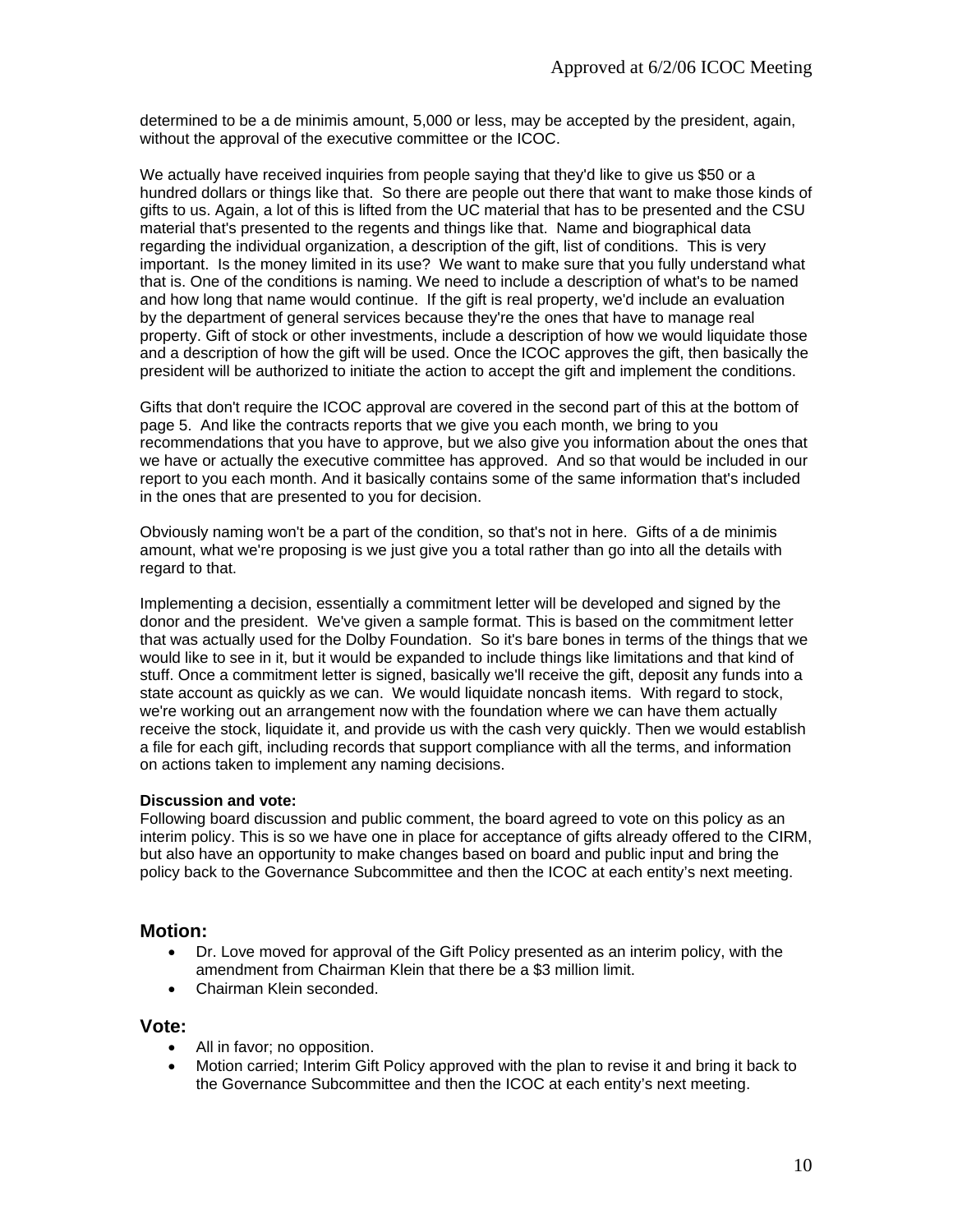To view the Interim Gift Policy as approved, not including changes that will be made to the policy before the next ICOC meeting, see this URL: [http://www.cirm.ca.gov/meetings/pdf/2006/04/040606\\_item\\_10c.pdf](http://www.cirm.ca.gov/meetings/pdf/2006/04/040606_item_10c.pdf)

#### **Contract and interagency agreement update including but not limited to strategic plan consulting contract:**

Walter Barnes gave an update on current contracts and new or amended agreements executed since the last report.

**Mr. Barnes:** Falling under those things that are eligible for approval by the president with regard to interagency agreements, there were none. With regard to new or amended third parties, contracts of less than a thousand that the President can approve, there were three -- two contracts that were executed. One was a department of justice contract that was requested that we enter into with a firm called Spiegel, Liao, & Kagay. This is a law firm that provided supportive services to the litigation activities.

And then we mentioned at the last meeting, included in our last report, that we had completed a RFP with regard to the selection of a fiscal auditor to conduct our annual fiscal report. The contract that was chosen was Gilbert Associates. Their contract is for two years. They're currently conducting the audit related to the first fiscal year, which ended June 30th of 2005, and then they will do the second audit with regard to the current fiscal year that we're in, which will end June 30th, 2006. The amount budgeted for this for both audits is \$45,000. I should say that they are in the process of completing the work on the current fiscal -- first fiscal year audit, and we're anxiously awaiting what they have to say.

The contracts that exceeded a hundred thousand that would be approved by the Governance Committee, there were none. And then there is one contract that potentially will exceed 250,000, which is subject to approval by the ICOC. And Zach made mention of it in his presentation on the strategic plan. And if you go to the last document in this, you will see actually something new. This is a new form that we developed actually with some suggestions by some members of the ICOC. Basically they indicated that when contract requests are brought to the ICOC, they thought that perhaps there should be more information detailing the contract proposed and how we selected it and how much money and that kind of thing.

So we have developed this new form, and this is our first time to use it. After you have a chance to look at it and think about it, if any of you have any suggestions or comments or whatever, we're certainly happy to make adjustments to it to provide you as much as information as you need to feel comfortable with the recommendation. With regard to this particular recommendation, we're proposing to contract with a company called Price Waterhouse Coopers.

This contract would be to assist the CIRM with the development of the proposed 10-year strategic plan. They would help to design an information gathering program that would seek input from experts and stakeholders. They'd implement the data gathering through group and individual meetings. They would assist CIRM staff to develop recommendations for themes and ideas to be incorporated into a draft strategic plan before presenting it to the ICOC for modification, revision, and approval. Price Waterhouse Coopers proposes to devote 20 percent of a senior partner's time to the project and up to three experienced staff that would be on-site during the period of the project that will ensure both sufficient collaboration with us and oversight to make sure that the project is moving along like we would like it to.

The reason we're going for a contract is developing this type of data and engaging in the information gathering will be very labor intensive. Under proposition 71 we're limited in the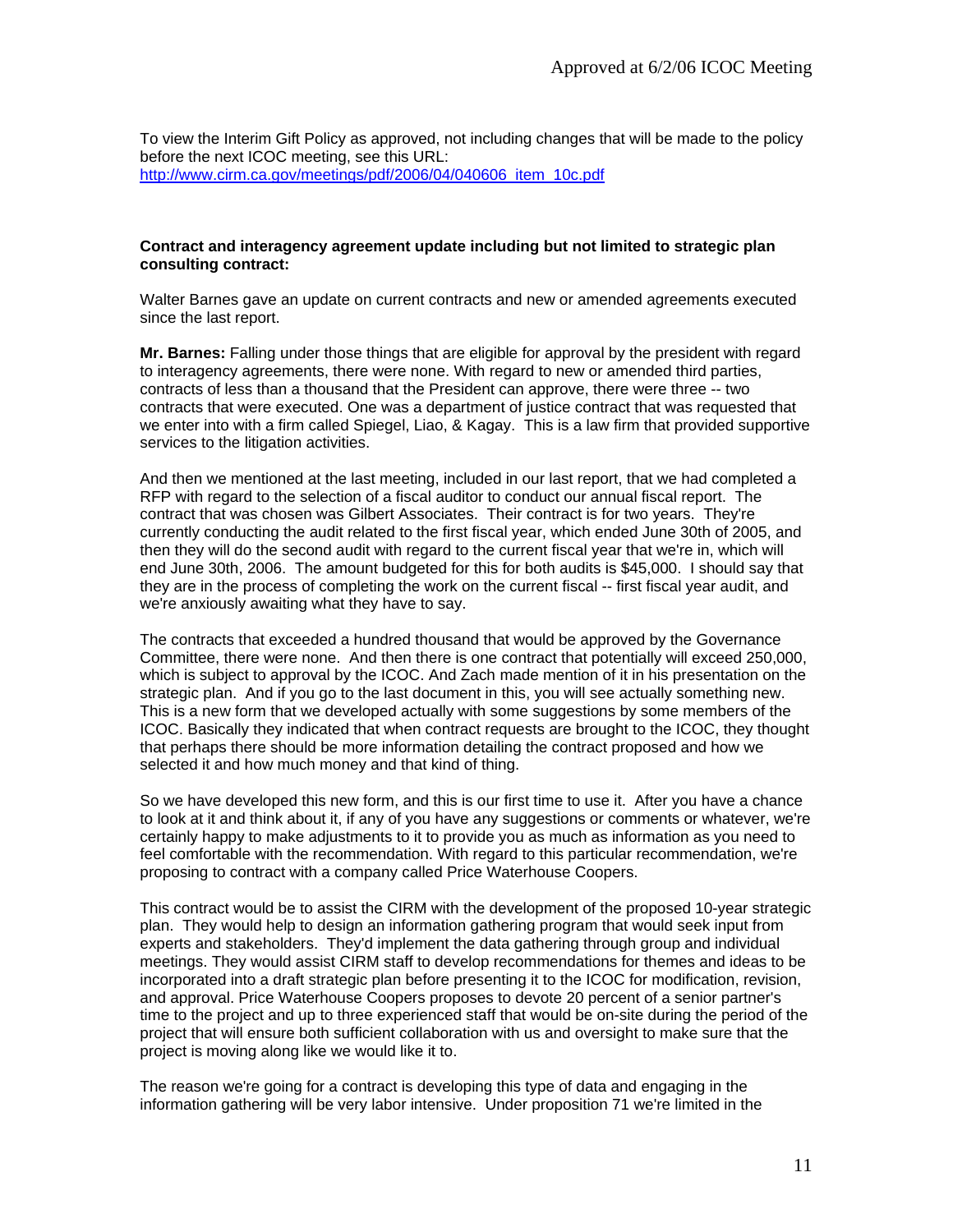number of staff that we can hire. And in addition, we think it would be very difficult for us to recruit and hire people with the specialized skill set to do this work, especially for a project of some short duration, about six months. So that's why we decided to go for a contract. The length of time to perform the services is six months.

With regard to payment terms, we have negotiated the following terms with Price Waterhouse Coopers. There would be a payment of 20 percent of the estimated fees and expenses after the contract has been executed. Secondly, all fees and expenses, actual amounts, would be billed, and any amounts due over the initial 20-percent payment would be deferred until six months after the completion of the project. So we estimate that that money would actually not become due until sometime in March of 2007. This is a big issue for us in terms of our cash flow. With regard to projected total expenditures, at this time we've estimated that the cost of the total strategic plan would be in the neighborhood of about \$500,000. That would include the costs associated with this contractor.

If the ICOC agrees to allow us to move forward, we would negotiate with Price Waterhouse Coopers for paying the lowest possible price that we could, just like we have already negotiated with them to get very favorable payment terms. In previous budget presentations that I made to you where we talked about the strategic plan, we've said this type of contract could be up to \$250,000. And so because we think it could go that high, we would like to get your approval on it even though we don't have a specific amount at this time. Obviously if we can negotiate it down to below that, we certainly will.

With regard to how we chose this contractor, we actually talked to two firms with previous experience in strategic planning development. We requested them to design proposals for how they would help us to develop a proposal for the strategic plan for presentation to the ICOC. Each of them did so, and made formal presentations to a CIRM staff panel in January. After the meetings each of the panel members were asked for their opinions about the two firms. Each firm was required to provide an estimate of cost associated with their plan and to offer payment alternatives. Both agreed to provide payment deferrals, such as the one we ended up negotiating with PWC, but PWC's estimate of cost was less than that of the other organization. So based on these factors, we're recommending to the -- we recommended to the governance committee, I should say, that they recommend that we be allowed or recommend to the full ICOC that we be allowed to contract with PWC to provide or to negotiate a contract with PWC to provide support services to CIRM's efforts to develop a proposed strategic plan. Because they lacked a quorum, at that time what we got was an expressed sense of the members that were present for support of this recommendation.

#### **Discussion:**

Following board discussion and an expressed need to move forward with this project, already behind schedule, as soon as possible, the board voted on whether to approve the allowance of CIRM staff to negotiate a contract with PWC to support the development of the CIRM Scientific Strategic Plan. While the dollar amount being discussed for the entire project – not just the PWC contract -- gave some board members pause, as did the notion of hiring a consulting firm instead of doing this entirely in-house, there was a stated reminder that the entire project cost and the potential contract with PWC had at this point been discussed at three Governance Subcommittee meetings. It was also discussed that the CIRM does not have the staff required, or the funds to hire the staff needed, to do this project entirely in-house. Ultimately, there was consensus that the ICOC trusts Zach Hall and Walter Barnes to negotiate the contract, and trusts Zach Hall and his team to execute on the development of the scientific strategic plan and to put in the controls necessary and hold PWC accountable for delivering on their commitments in the contract and negotiations.

# **Motion:**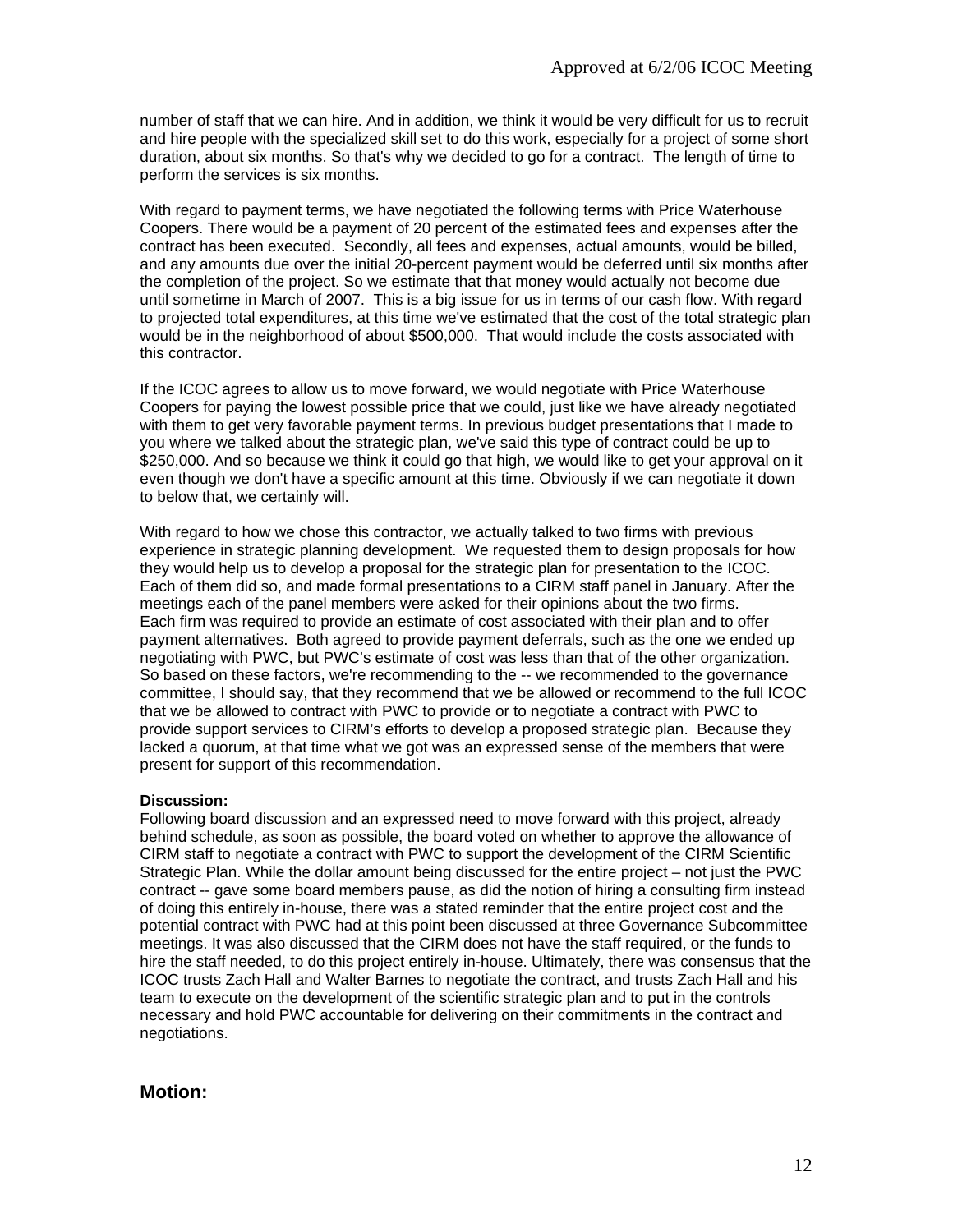- Chairman Klein moved to give approval to CIRM staff to negotiate the contract with PWC.
- Dr. Love seconded

### **Vote:**

- All in favor; no opposition.
- Motion carried; CIRM staff given authority to negotiate contract with PWC.

# **Agenda item #11: Consideration of Proposed Interim CIRM Grants Administration Policy.**

Dr. Arlene Chiu walked the board through the Proposed Interim CIRM Grants Administration Policy. The board discussed at length the section on Costs and Activities, specifically Direct and Indirect Costs. It was agreed that the sections topics required more development and discussion before the board could vote on the document as a whole. An updated version of the Policy will be on the agenda for the next ICOC meeting, taking place June 2.

### **Motion:**

- Ms. Samuelson moved to defer action on this item until a future ICOC meeting, likely the June 2, 2006 meeting.
- Dr. Thal seconded with the added request that in the interim, competing models be looked at.

#### **Vote:**

- All in favor; no opposition.
- Motion carried; action deferred.

# **Agenda item #12: Consideration of legislation relevant to CIRM, and ICOC positions thereon.**

Kirk Kleinschmidt provided an update for the board on active stem cell-related state legislation. In particular, the discussion was focused on SB 401 (Ortiz/Runner) because of the urgency given the hearing on this bill scheduled for 4/18, which will be our only opportunity to take a firm position on the bill before its first policy hearing.

The board voted in favor of a resolution to oppose SB 401 (Ortiz/Runner) following much discussion and live updates made to the resolution during the meeting based on comments from the ICOC members during the discussion.

The main concern expressed in this resolution is that the bill is both unnecessary and premature. The resolution is attached to the email in which you received this Meeting Summary. Please note that 3 members voted against this resolution.

### **Motion:**

- Dr. Pizzo moved for approval of the resolution.
- Dr. Thal seconded.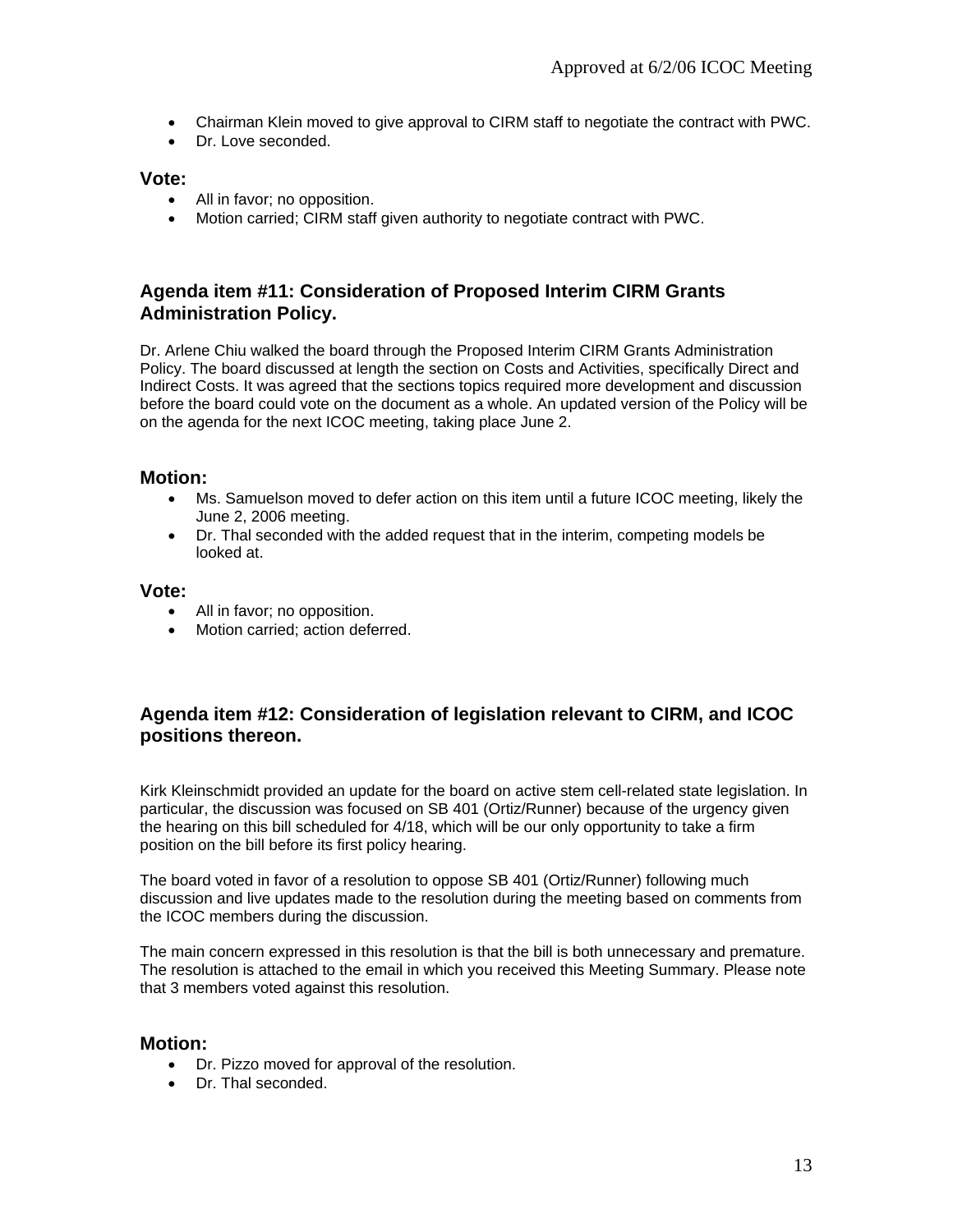**Vote:** 

- A majority of board members voted in favor of this motion; 3 members voted against it. Dr. Penhoet did not participate in the vote by virtue of his employment at the Gordon and Betty Moore foundation, which precludes him from lobbying.
- Motion carried; resolution passed.

To view Mr. Kleinschmidt's Stem Cell Research-Related CA State Bill Update, see this URL: http://www.cirm.ca.gov/meetings/pdf/2006/04/040606\_item\_12a.pdf

# **Agenda Item #15: Consideration of report from IP Task Force.**

**Dr. Penhoet:** You'll be delighted to know it's a very quick report. The interim policy for nonprofit organizations is tentatively slated for publication on the website of the office of administrative law at the end of April. Public comment is expected to open around April 28th and continue through June 12th. Accordingly, we consider this policy as an interim draft policy that is expected to benefit from the contributions of others during the comment period. We have also begun the process of gathering information in anticipation of developing an intellectual property policy for grants, contracts, or loans made to for-profit organizations. We had a meeting a couple of weeks ago in San Francisco. We will have another meeting in San Diego at the end of April, and we're looking forward to more input from those groups. I just want to quickly thank all of the task force members here who have been very diligent about attending those meetings. It's unlikely we'll come back to this board with a fully developed for-profit policy in the near future. We have to work on the APA regulations for the nonprofit piece. We will have the next meeting, gather more information, then work on that over the summer. So that's where we are.

# **Agenda Item #16: Consideration of additional interim CIRM Medical and Ethical Standard Regulation for Human Stem Cell Research.**

The board reviewed and approved interim regulations governing fetal tissue donation. The interim regulations will be in effect for 270 days. The CIRM Medical and Ethical Standards Working Group will develop recommendations for final regulations later in 2006.

### **Motion:**

- Dr. Henderson moved for approval of the interim regulations governing fetal tissue donation.
- Dr. Friedman seconded.

#### **Vote:**

- All in favor; no opposition.
- Motion carried; interim regulations approved.

To view the language discussed and approved for placement in the regulations, see this URL:

[http://www.cirm.ca.gov/meetings/pdf/2006/04/040606\\_item\\_16.pdf](http://www.cirm.ca.gov/meetings/pdf/2006/04/040606_item_16.pdf)